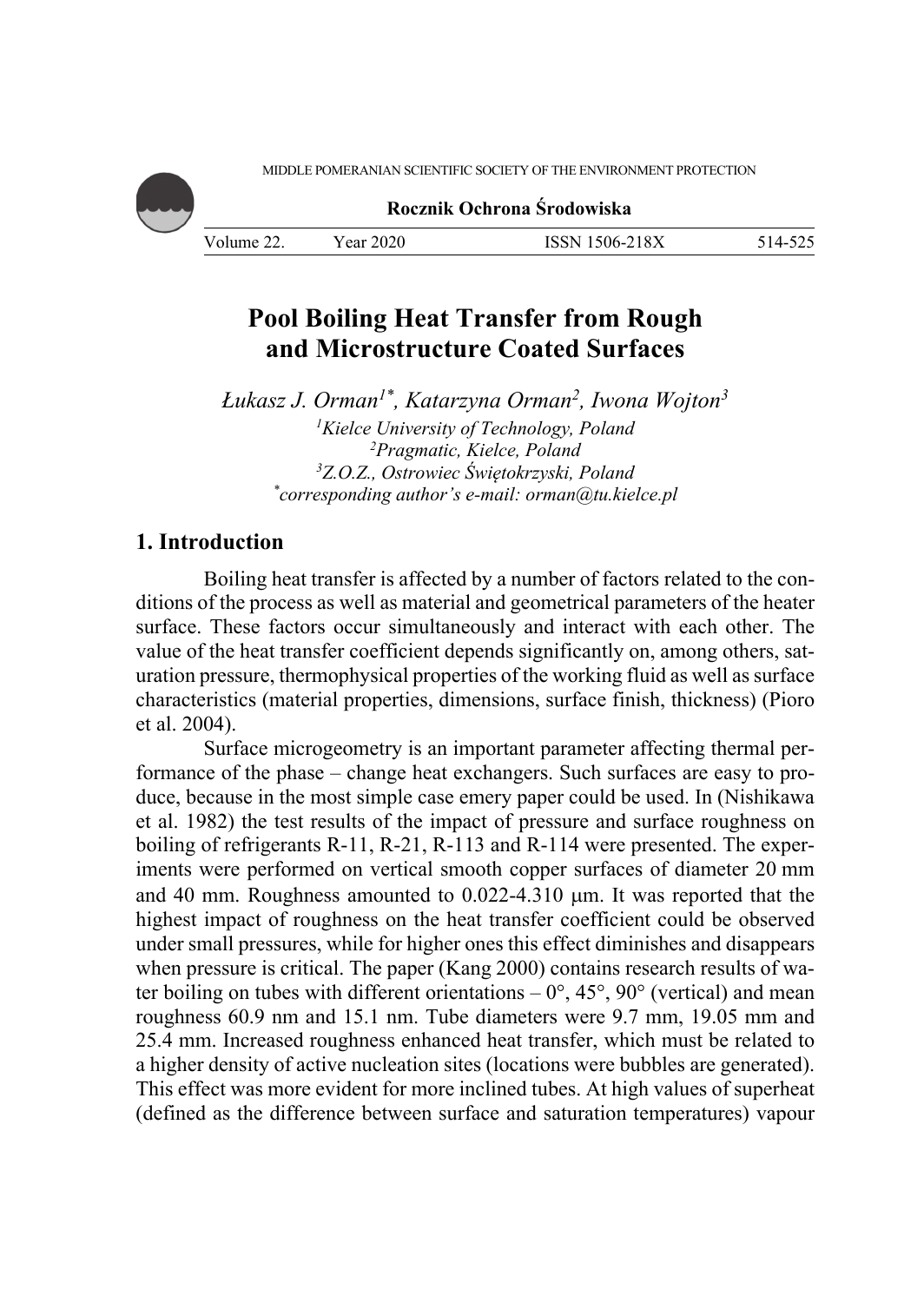agglomeration decreased heat flux. The work (Ribatski & Saiz Jabardo 2003) analyses the effects of roughness and found that an increase in heat flux with surface roughness is related to a larger number of vapour producing nucleation sites. As a result, heat flux is enhanced on surfaces of higher roughness. In (Hosseini et al. 2011) experimental tests of boiling of R-113 on horizontal copper surfaces of different roughness:  $0.901 \mu m$ ,  $0.735 \mu m$ ,  $0.65 \mu m$  and  $0.09 \mu m$  were presented. It was found that the heat transfer coefficient improved with increasing roughness. The sample with roughness of  $0.901 \mu m$  provided 38.5% higher value of the heat transfer coefficient than the smoothest surface of 0.09 m.

Another method of surface modification is the application of additional coatings. Many such technologies are available, for example capillary – porous structures made from metal fibers, sintered powders, mesh structures and others. Typically, observations prove that they enhance boiling heat transfer. However, scientific reports found in literature are not entirely unanimous or even ambiguous and there is still discussion what impact such coatings have on the boiling phenomenon.

Most works considering pool boiling heat transfer on heaters with capillary – porous coatings state that the influence of their application is very favourable. In (Zaripov et al. 1989) boiling of water, nitrogen and acetone was tested. The microstructural layer was composed of copper, nickel and steel fibers. Its maximal porosity reached 93% and maximal height 10 mm. The authors found the optimal height of the layer, for which the thermal performance was highest. The work (Poniewski 2001) provides test results for boiling of water, ethanol and R-113 on horizontal isothermal surfaces with copper fibrous structures of fiber diameter 50 um. The author confirmed the advantageous effect of this porous layer. For example the value of the heat transfer coefficient during boiling of water on a specimen of 85% porosity at the pressure of 0.1 MPa was 5.5 times higher than for the smooth surface at the same heat flux. In (Wójcik 2005) investigation of water boiling heat transfer on tubes covered with porous copper – fibrous layers of the heights in the range of 0.5 to 2.0 mm was presented. As in the earlier work of this author (Wójcik 2004) a large improvement of thermal performance was observed for the microstructural coverings. The paper (Kalawa et al. 2016) provides the test results of water boiling on heaters with porous structures from steel fibers. The authors observed enhancement of heat transfer in relation to the smooth surface (for example heat flux dissipated from the surface covered with the coating of fibers  $\phi$ 25 µm was about 3.5 larger than for the surface without any coating).

In all the presented references, the test of boiling heat transfer have been obtained on the isothermal surfaces – similarly to the author's own research for example (Orman 2016). Non – isothermal surfaces of fins are hardly ever tested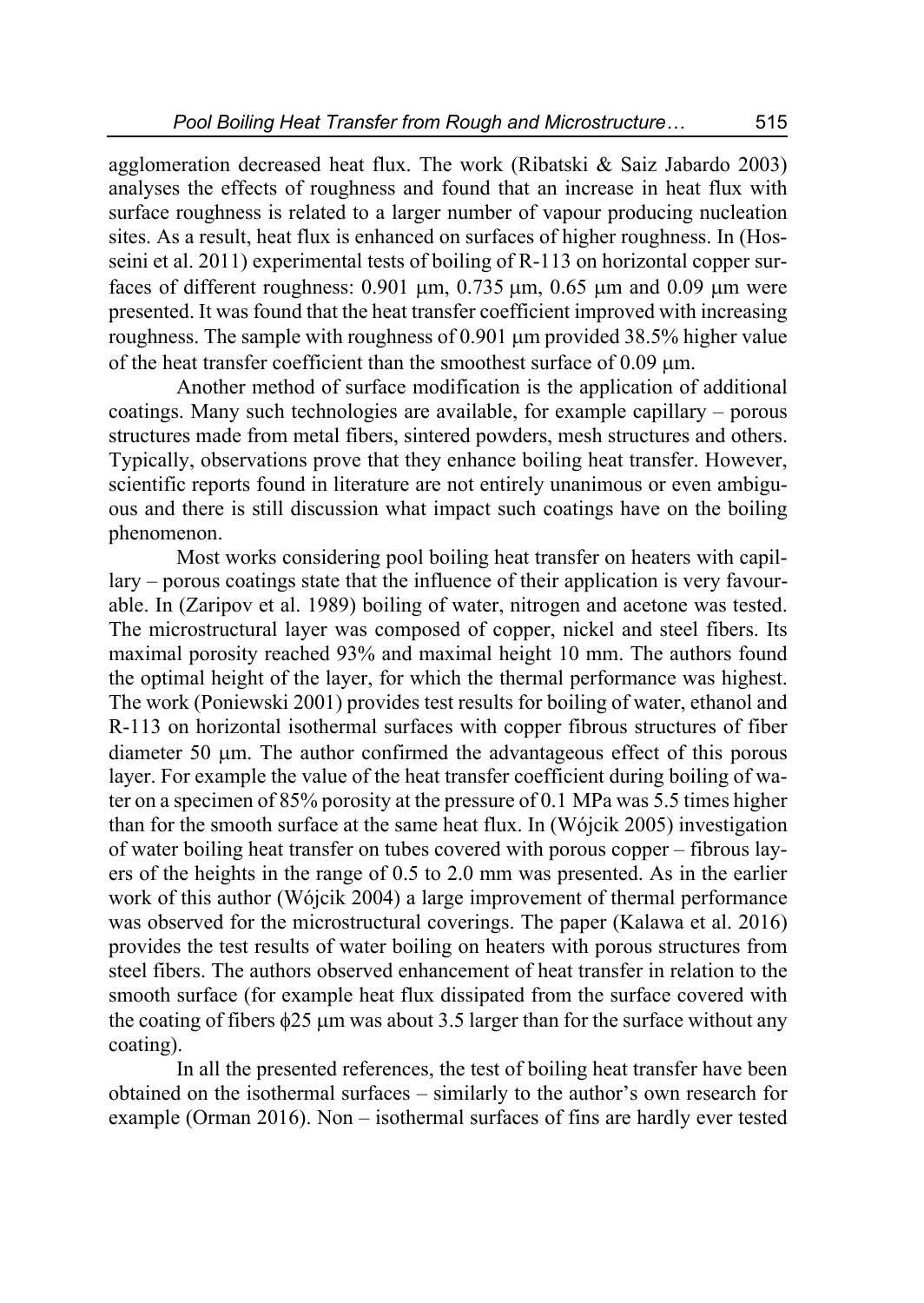due to significant measurement complexities. Thus, in order to expend the knowledge in this area, the current paper is focused on the impact of the application of the porous microstructure and surface roughness on the thermal performance of the non – isothermal heaters.

## **2. Material and method**

The test have been performed on the rough copper surface and the surface covered with a porous layer made of copper fibers of 50  $\mu$ m diameter. The microstructure was attached to the base using the sintering process in the reduction atmosphere in order to prevent oxidation of the specimen. Figure 1 presents the image of the produced porous layer on the copper base in form of the fin. The volumetric porosity of the layer was 68%, while its height 1 mm.



**Fig. 1**. The fin with the microstructural covering

Another tested surface has been treated with emery paper in order to produce certain roughness. The emery paper number was 280. Details of the roughness profile has been presented in Figure 2a, while the generated surface morphology in Figure 2b.



**Fig. 2a.** Surface roughness profile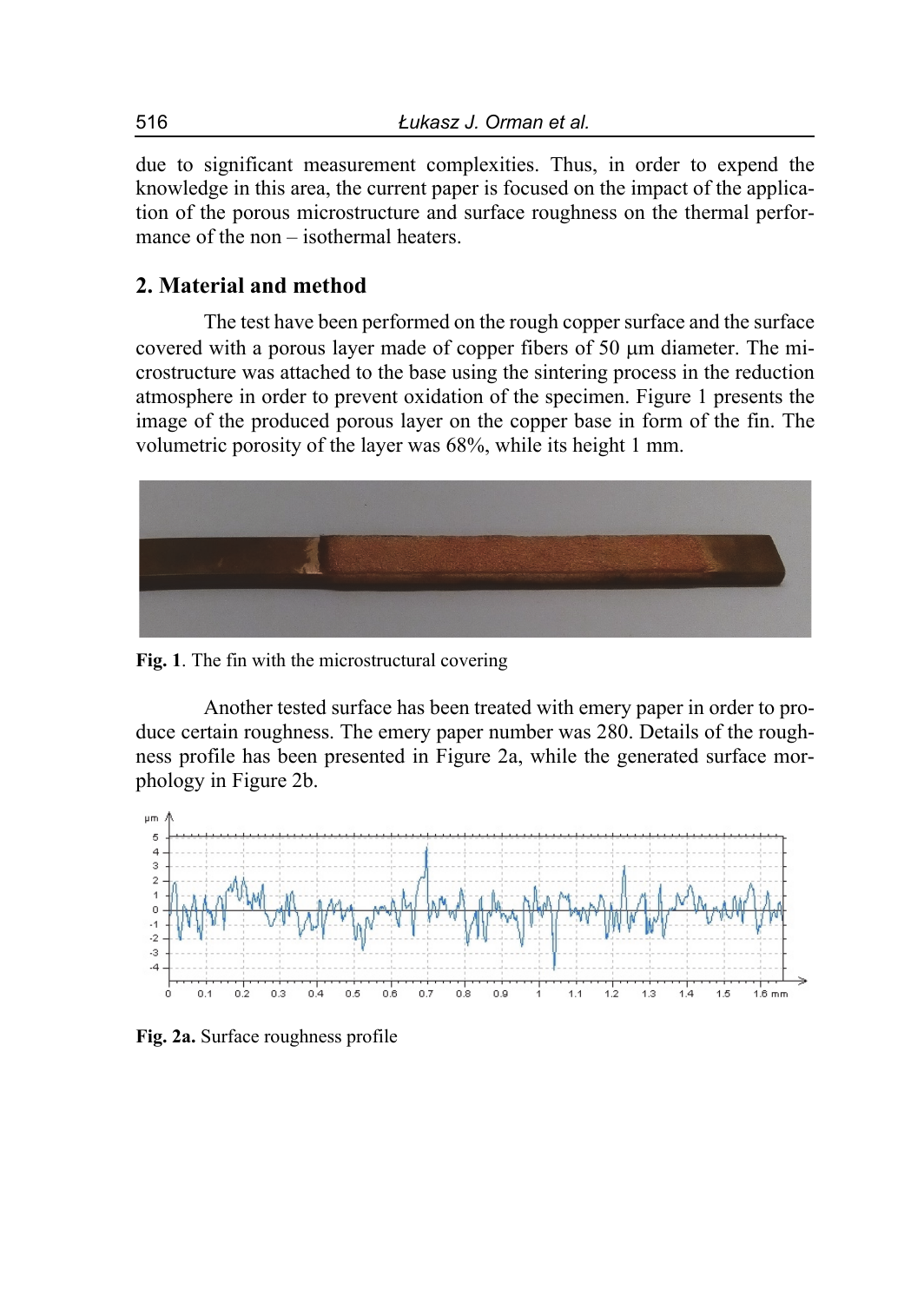

Boiling heat transfer has been analysed at atmospheric pressure. The main component of the experimental set-up was a fin (as presented in Fig. 1). Its height was 12 mm, width 4 mm and length 90 mm. It is part of one side of the vessel, in which liquid was boiled (Fig. 3). The fin was in contact with the liquid on one side and on the other with the surroundings – this side was observed with a thermovision camera. Heat was supplied to the base of the fin by an electric cartridge heater. As a result, a temperature gradient was generated along this element. Measurements of temperature have been carried out with the infrared camera. The generated vapour was returned to the vessel so that the liquid level could have been kept constant during the experiments.



**Fig. 3.** Schematic of the experimental stand: 1 – fin, 2 – infrared camera, 3 – data acquisition unit, 4 – autotransformer, 5 – auxiliary heater, 6 – electrical current separation unit, 7 – digital camera, 8 – window, 9 – cooling and condensate retrieval unit, 10 – temperature measurement device (Orzechowski & Orman 2006)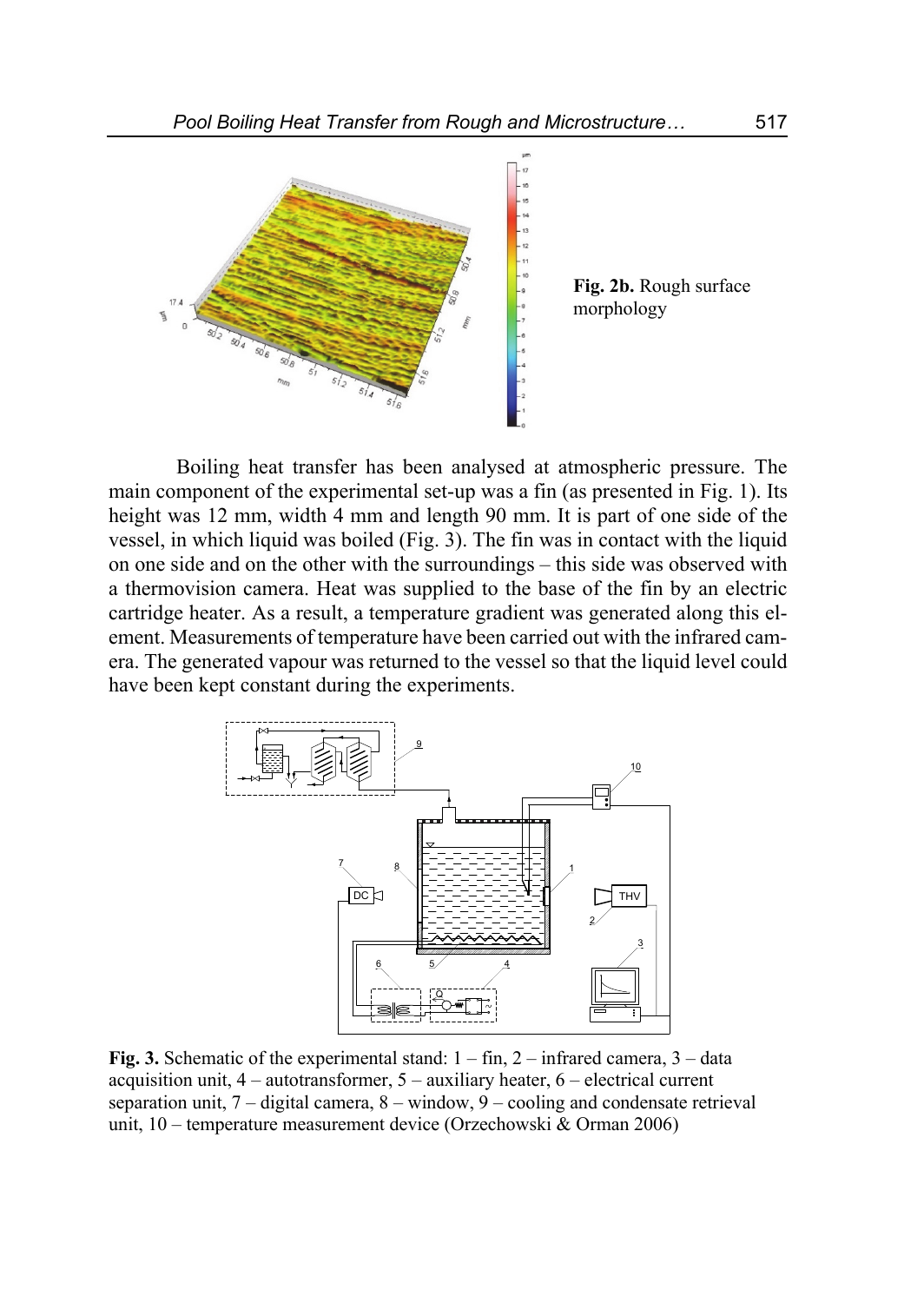The use of the thermovision camera enables the determination of surface temperature at many points of the observed element. This number is determined by the resolution of the device. Local values of the heat transfer coefficient can be found using a method presented in (Orzechowski 2003) and described below. In this technique boiling heat transfer coefficient  $\alpha$  is assumed to depend exponentially on superheat  $\theta$  (the difference between the surface and saturation temperature):

$$
\alpha = a \theta^n \tag{1}
$$

where a, n are constants, whose experimental determination leads to a formula for the boiling curve. Having considered equation (1) together with other assumptions, the formula for temperature distribution in the fin equals:

$$
\frac{d^2\theta}{dx^2} = m^2 \theta^{n+1}
$$
 (2)

which was analysed in (Unal 1985). Differentiation of (2) results in an equation for superheat gradient along the fin, which in logarithmic coordinates equals:

$$
\ln\left(\frac{d\theta}{dx}\right)^2 = \ln\left(\frac{2m^2}{n+2}\right) + (n+2)\ln\theta\tag{3}
$$

where  $n \neq 2$ , while  $m^2$  is defined as:

$$
m^2 = \frac{aP}{\lambda F} \tag{4}
$$

P and F describe the circumference and surface area of the fin, respectively.  $\lambda$  is the thermal conductivity of the material. For long fins no heat transfer at the tip can be assumed. In this case C equals 0, as has been considered in (3).

Results from linear fitting lead to the determination of constants (a, n) and, consequently, boiling curves can be drawn as a function of local values of the heat transfer coefficient and wall superheat according to (1). In order to more precisely determine the heat transfer coefficients the measurement results can be analysed assuming the non-linear dependence for the heat transfer coefficient as proposed in (Orzechowski 2007).

### **3. Results and discussion**

In the present study surface roughness produced with emery paper and the application of the copper porous microstructural coating have been considered as factors affecting nucleate pool boiling heat transfer under ambient pressure. Figures 4 and 5 present the boiling performance of the microstructure coated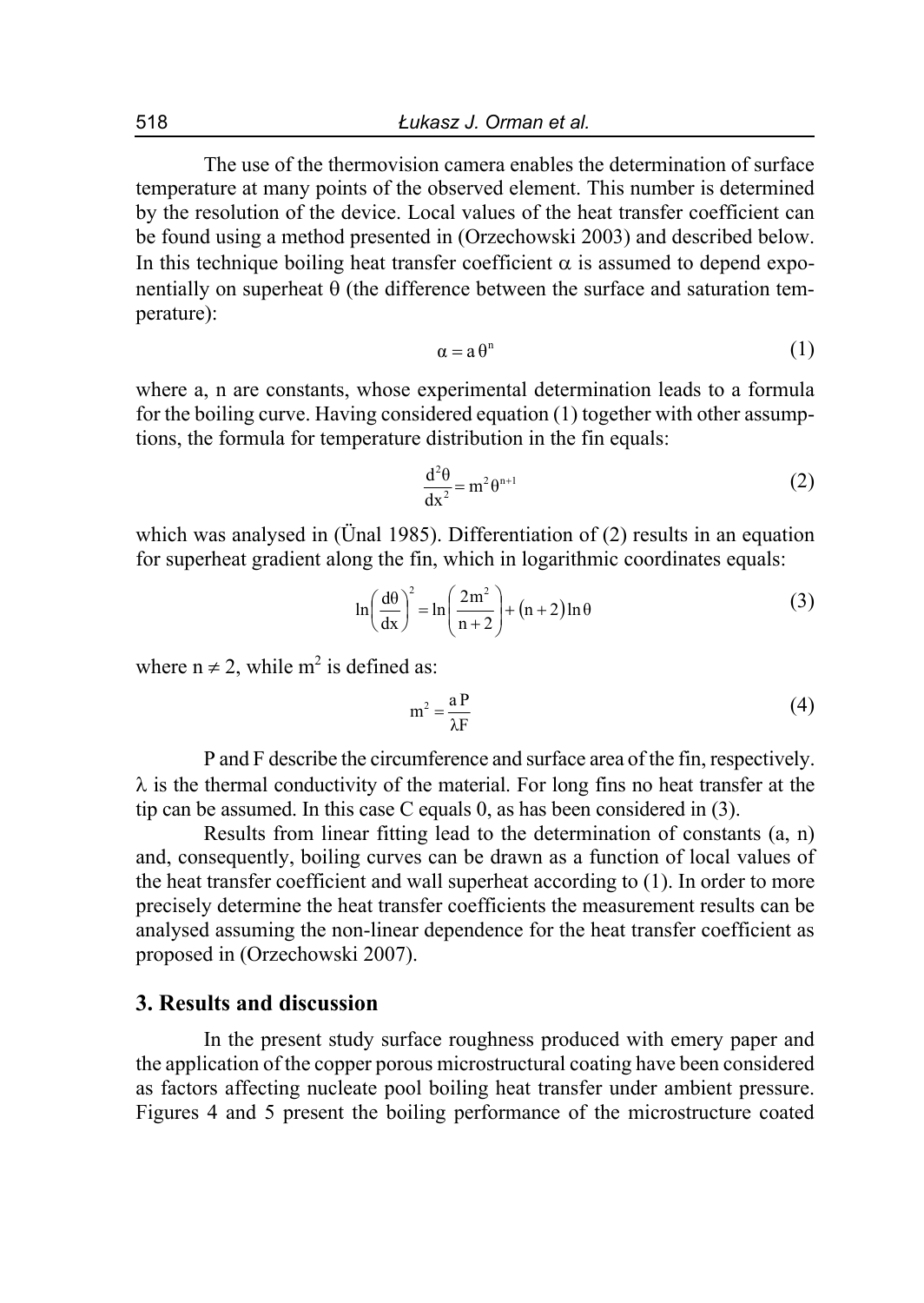surface (whose porosity was 68% and the height 1 mm) for distilled water and ethyl alcohol (purity 99.8%) as the dependence of the superheat gradient vs. wall superheat.



**Fig. 4.** Superheat gradient vs. wall superheat for distilled water: 1 – smooth surface, 2 – porous layer of porosity 68% and 1 mm height made of fine copper fibers



**Fig. 5.** Superheat gradient vs. wall superheat for ethyl alcohol: 1 – smooth surface, 2 – porous layer of porosity 68% and 1 mm height made of fine copper fibers

The application of the porous microstructure resulted in the enhancement of pool boiling heat transfer for both the working fluids in the area of low range of superheats. For higher temperature differences the performance of the capillary – fibrous heater is similar (or even worse in the case of water) to the one observed in the case of the smooth surface. It might be related to the fact that vapour production is low at small superheats and vapour removal from the microstructure is easy for all the surfaces (including the porous layers). However, at high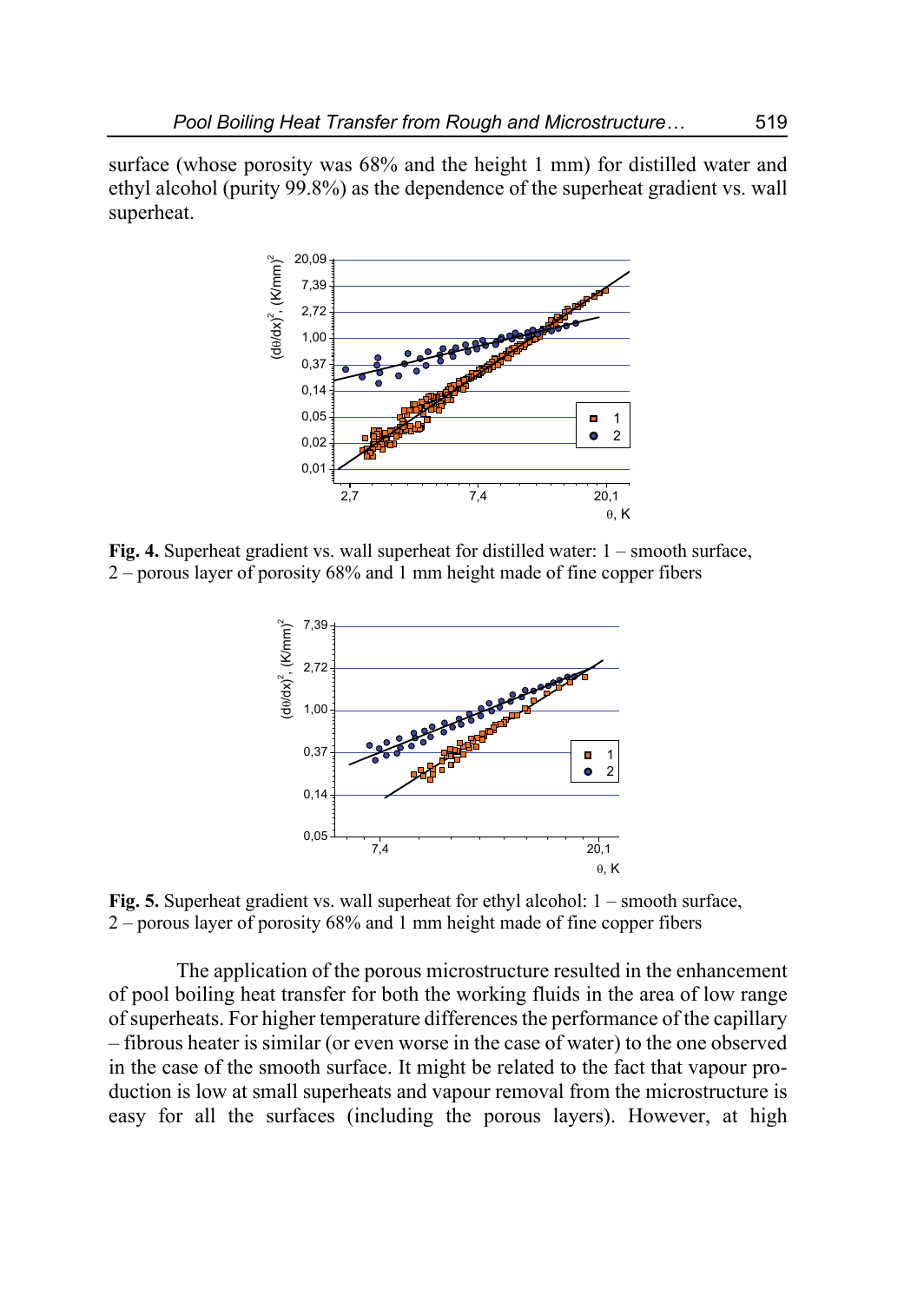superheats more vapour is produced and permanent vapour blanket might be created inside the layer regardless of its porosity. Consequently, its performance diminishes. However, the porous layer provides more nucleation sites that are already active at low heat fluxes. This fact explains better thermal performance for low superheats – for both the boiling liquids.

In order to better visualize the obtained results and confront them with the rough surface tests, they have been presented in form of boiling curves as a dependence of heat flux vs. wall superheat. Figures 6 and 7 show the results for both the working fluids.



**Fig. 6.** Boiling curves for distilled water: 1 – smooth surface, 2 – copper fibrous microstructure, 3 – rough surface



**Fig. 7.** Boiling curves for ethyl alcohol: 1 – smooth surface, 2 – copper fibrous microstructure, 3 – rough surface

Boiling heat transfer has been enhanced by roughening the surface in the wide range of superheats for ethyl alcohol and for lower superheats in the case of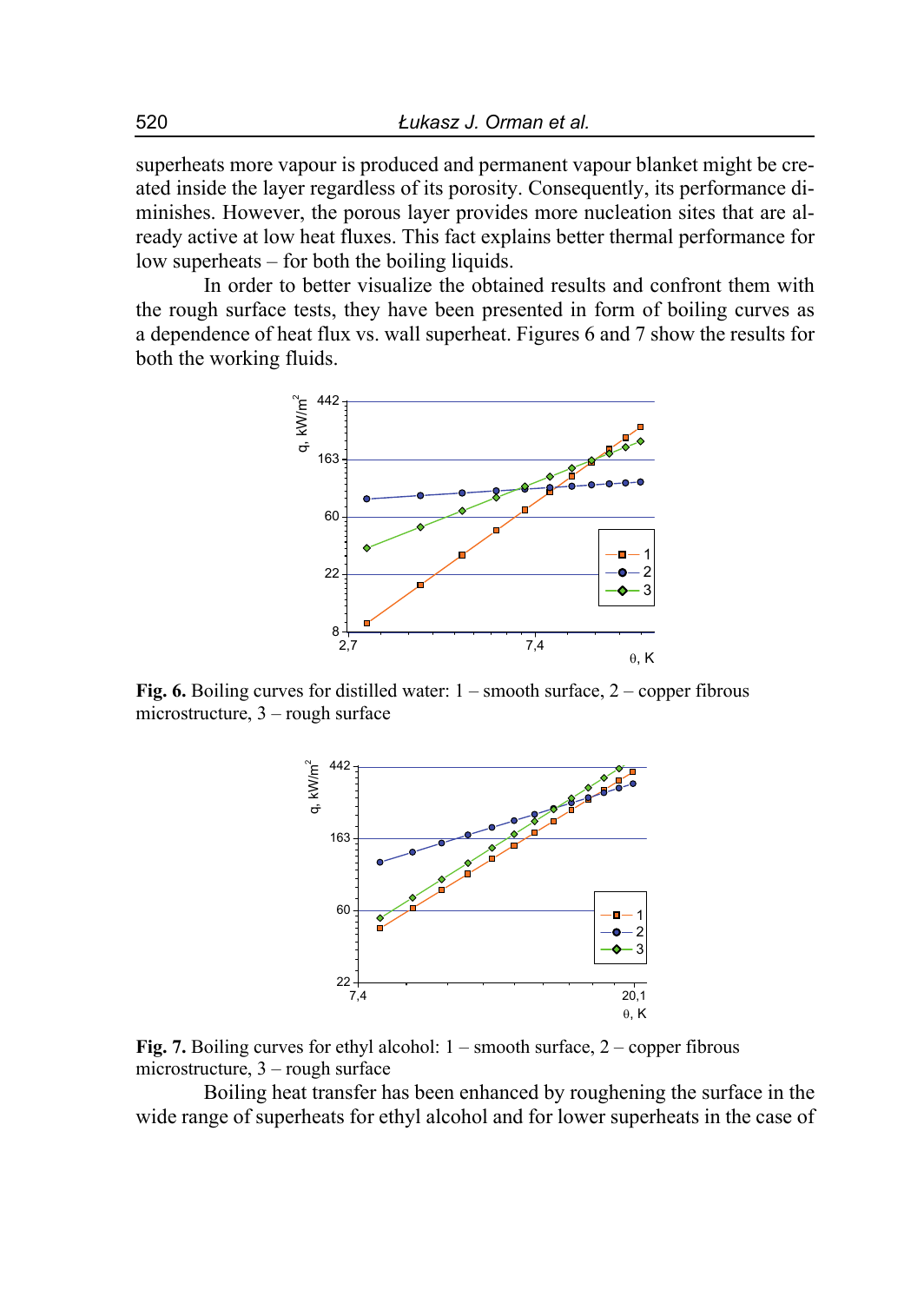water. Roughness of the surface provides additional nucleation sites which are active at small superheats. This explains why the performance in the low superheats region is better. At higher heat fluxes more nucleation sites become active on the smooth surface, so the improvement of thermal performance becomes smaller and even diminishes. However, in the case of ethyl alcohol the diameter of bubbles is much smaller and even at high heat fluxes, when bubble coalescence occurs, the rough surface is very efficient. It is worth noting that the general trend is that the rough surface is able to provide heat transfer enhancement, however, the application of the porous covering is much more efficient in the range of small temperature differences. It is related to the fact that the microstructure traps the vapour bubbles at higher heat fluxes and an insulating vapour blanker is created within the porous layer.

The details of the enhancement possibilities have been presented in Figure 8 as the enhancement factor – the ratio of the heat flux for the microstructural heaters  $q_m$  (fibers or roughness) and for the smooth surface  $q_s$ .



**Fig. 8.** Enhancement factor: 1 – distilled water, porous layer, 2 – distilled water, rough surface,  $3$  – ethyl alcohol, porous layer,  $4$  – ethyl alcohol, rough surface

As can be seen in the above figure, the largest enhancement is possible with the use of the porous layer and water as the boiling liquid. Here, the heat flux dissipated from the microstructural coating can be almost nine times higher than for the smooth surface. The rough surface provides lower improvement possibilities in the low range of superheat, however for higher ones it proves to be better. The same phenomenon can be observed in the case of ethyl alcohol, but the enhancement ratios are much lower.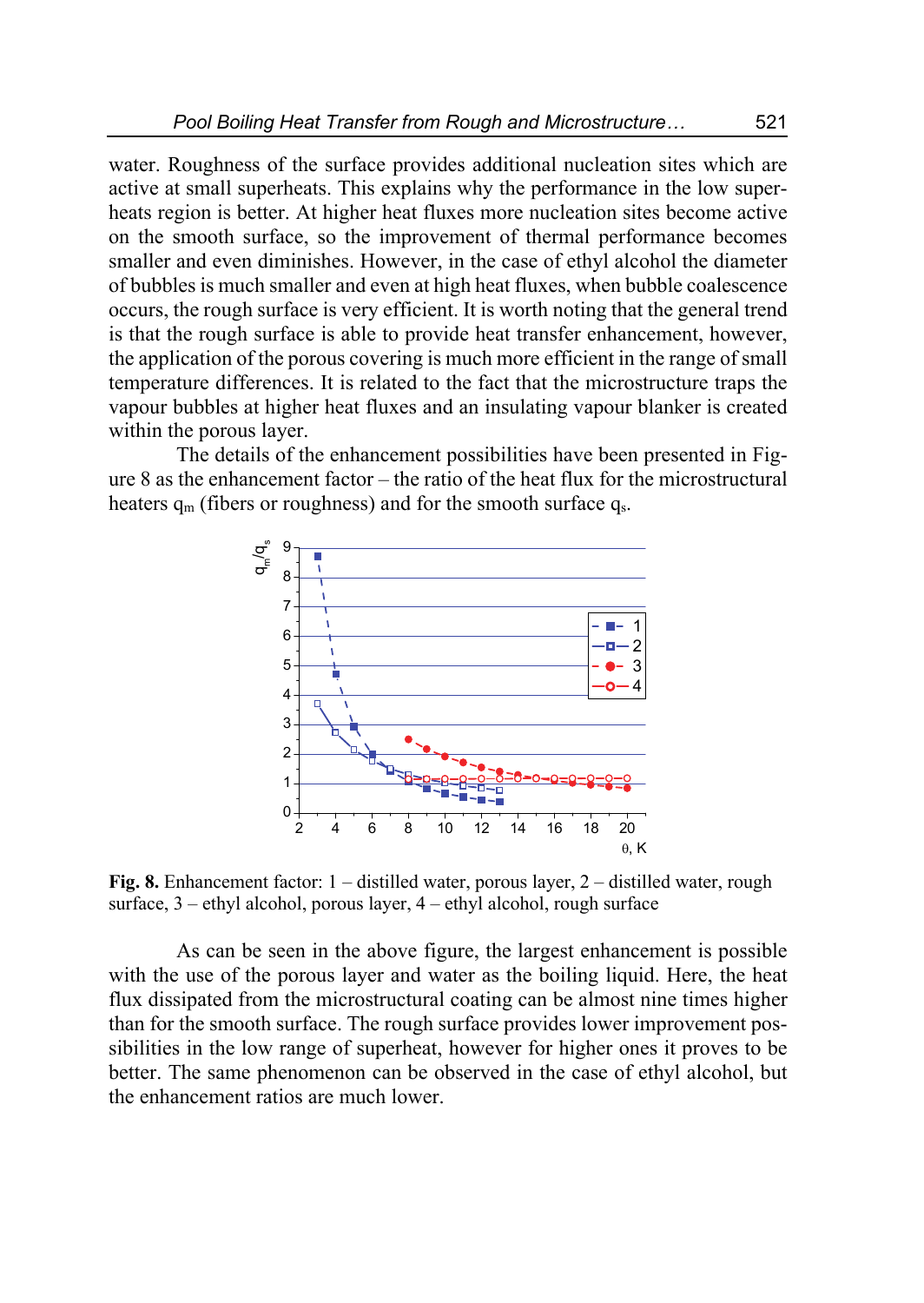A different and quite complex problem is providing a reliable model of boiling on surfaces of modified morphology. Currently, there is no efficient correlation available in literature, which could successfully determine the boiling performance of heaters based on physical and chemical properties and parameters. In the current experiment, the obtained experimental test results of water boiling have been compared with correlations for pool boiling heat transfer available in literature and presented below in Figure 10. In the case of the metal fibrous layer, the model proposed in (Nishikawa et al. 1979) has been used. It was developed for the sintered porous coatings. While the calculations for the rough surface have been performed with the Cooper model (Cooper 1984).



**Fig. 9.** Comparison of the test results and calculations according to selected correlations; microstructural surface:  $1 - \text{test}$  results,  $2 - \text{calculation}$  results according to Nishikawa et al. model; rough surface: 3 – test results, 4 – calculation results according to Cooper correlation

The simple model based on the assumption of the leading role of conduction (Nishikawa et al. 1979) provided much higher results than the experimental values. Although the Cooper model has been more accurate for the rough surface, still significant difference occur – especially as the superheat increased. The discrepancies in the results and calculations indicate that a new model or correlation of boiling heat transfer is necessary for surfaces of modified morphology. It needs to be noted that the results have been obtained on the non-isothermal surface of the analysed fin, while the considered correlations were developed based on the isothermal surface data.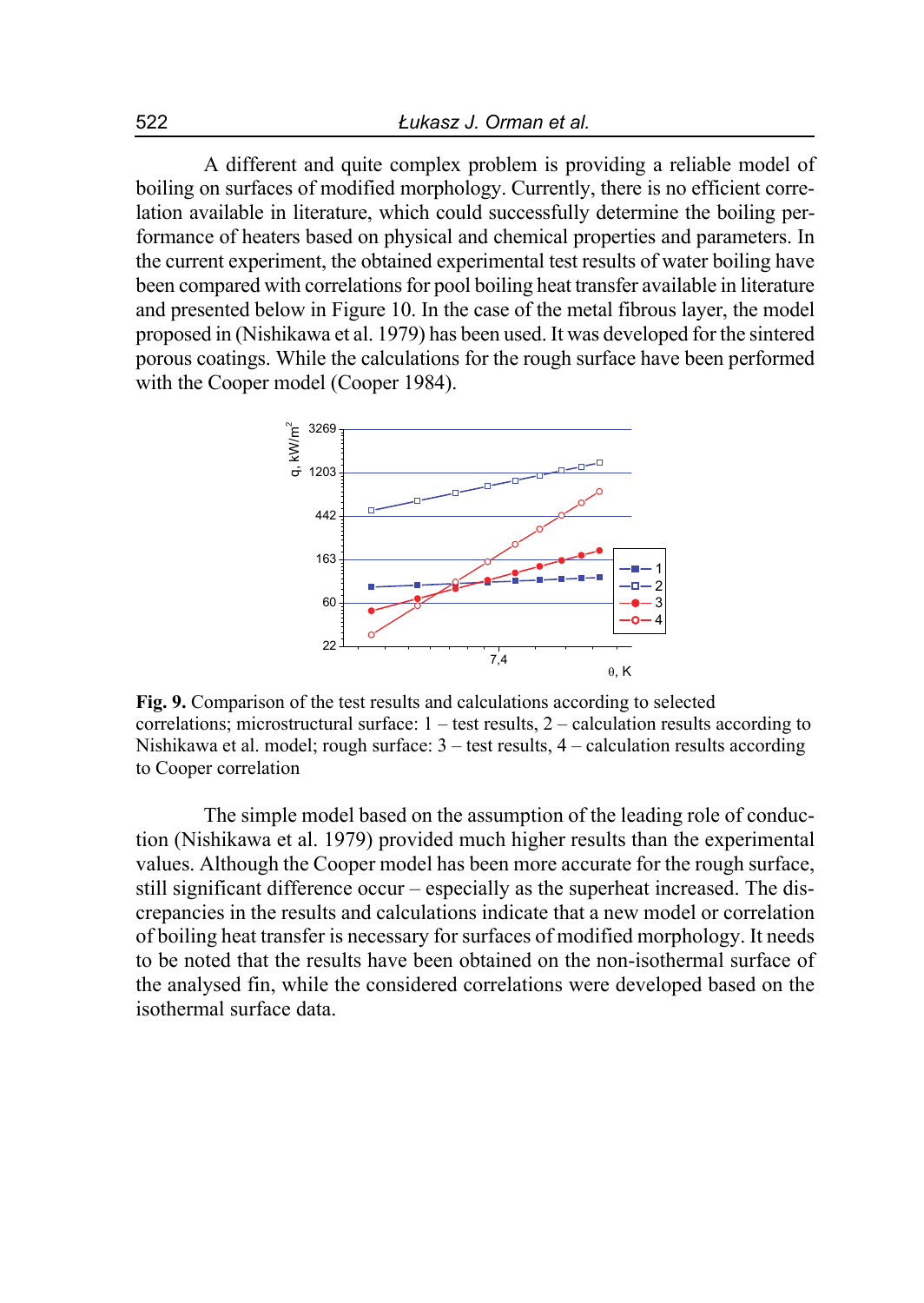## **4. Conclusions**

Pool boiling heat transfer is enhanced by the application of porous and rough surfaces layers in comparison to the smooth surface. The heat flux values at the same superheat might be several times higher if additional microstructure is applied. Generally, roughening the heat exchanger surface improves the heat transfer performance in a larger range of superheats, however, the maximal enhancement is much lower than for the porous layers. The mechanism of heat transfer enhancement seems to be a combination of two factors. One is an increased number of nucleation sites (both for rough and porous surfaces) and the surface extension (only in the case of metal fibrous layer). The complexity of the phenomenon might be responsible for the fact that a successful model or a correlation for boiling heat transfer on microstructural coatings is still unavailable.

*The project is supported by the program of the Minister of Science and Higher Education under the name: "Regional Initiative of Excellence" in 2019-2022 project number 025 / RID / 2018/19 financing amount PLN 12,000,000.* 

### **References**

- Cooper, M.G. (1984). Heat Flow Rates in Saturated Nucleate Pool Boiling-a Wide-Ranging Examination Using Reduced Properties. *Advances in Heat Transfer*, *16*, 157- 239.
- Hosseini, R., Gholaminejad, A., Jahandar, H. (2011). Roughness effects on nucleate pool boiling of R-113 on horizontal circular copper surfaces. *World Academy of Science, Engineering and Technology*, *55*, 679-684.
- Kalawa, W., Wójcik, T.M., Piasecka, M. (2016). Heat transfer research on enhanced heating surfaces in pool boiling. Proc. of Int. Conf. Exp. Fluid Mechanics 2016, Mariánskè Lázně, Czech Republic, *EPJ Web of Conferences*, *143*, 02048.
- Kang, M.G. (2000). Effect of surface roughness on pool boiling heat transfer. *Int. J. of Heat and Mass Transfer*, *43*, 4073-4085.
- Koshlak, H. & Pavlenko A. (2019). Method of formation of thermophysical properties of porous materials. *Rocznik Ochrona Środowisk*a, *21*, 1253-1262.
- Nishikawa, K., Fujita, Y., Ohta, H., Hidaka, S. (1982). Effect of the surface roughness on the nucleate boiling heat transfer over the wide range of pressure. *Proc. 7th Int. Heat Transfer Conf., Munchen, Germany*, *4*, 61-66.
- Nishikawa, K., Ito, T., Tanaka, K. (1979). Enhanced heat transfer by nucleate boiling on a sintered metal layer. *Heat transfer – Japanese Research*, *8*, 65-81.
- Orman, Ł.J. (2016). Enhancement of pool boiling heat transfer with pin-fin microstructures. *J. of Enhanced Heat Transfer*, *23*, 137-153.
- Orzechowski, T. (2003). *Wymiana ciepła przy wrzeniu na żebrach z mikropowierzchnią strukturalną*. Kielce, Wydawnictwo Politechniki Świętokrzyskiej.
- Orzechowski, T. (2007). Local values of heat transfer coefficient determination on fin's surface. *Experimental Thermal and Fluid Science*, *31*, 947-955.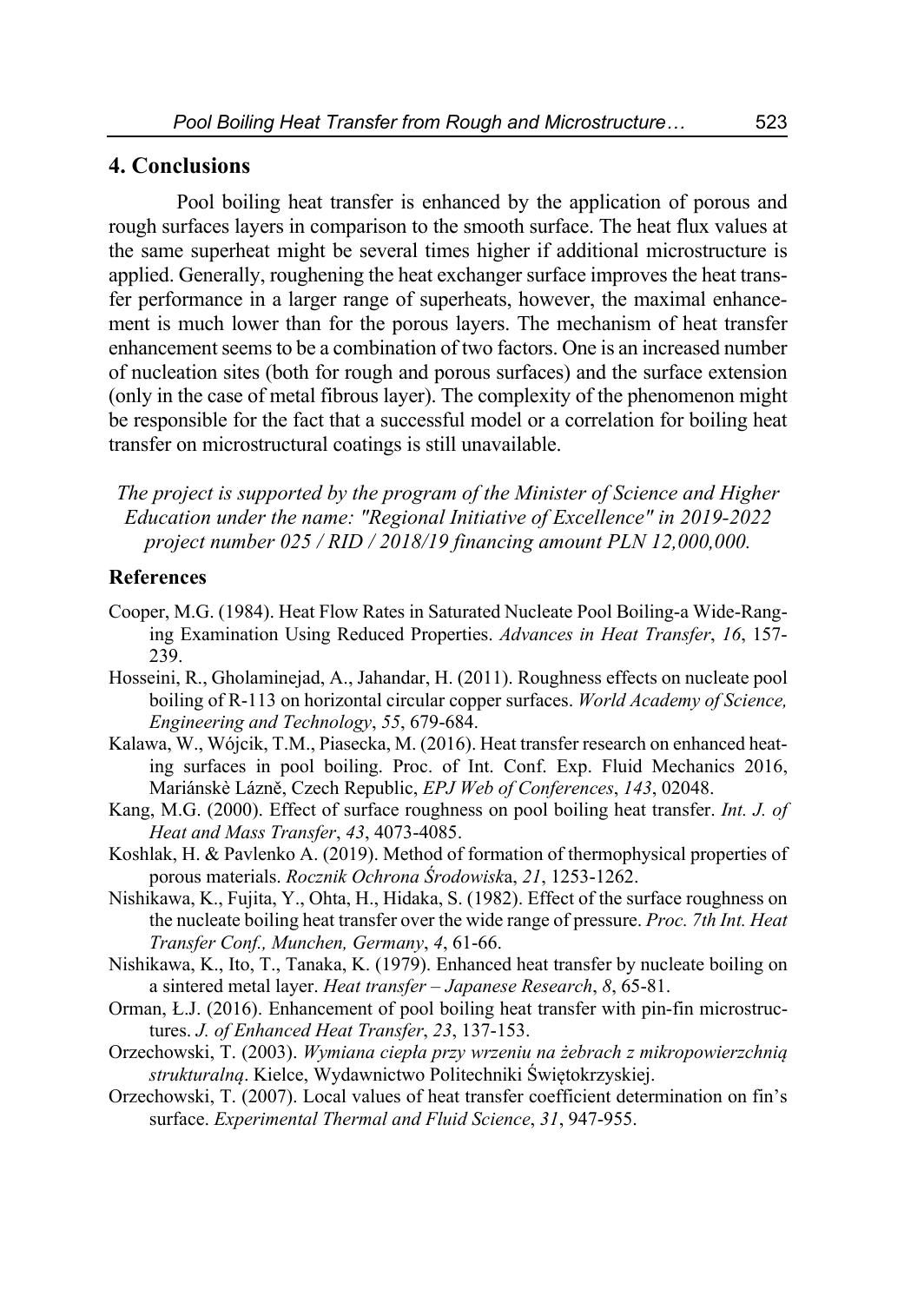- Orzechowski, T. & Orman, Ł.J. (2006). Boiling heat transfer on surfaces covered with copper fibrous microstructures. *Proc. of XI Int. Symp. "Heat Transfer and Renewable Sources of Energy", Szczecin, Poland*, 613-619.
- Pavlenko, A., & Koshlak, H. (2019). Heat and mass transfer during phase transitions in liquid mixtures. *Rocznik Ochrona Środowiska*, *21*, 234-249.
- Pioro, I.L., Rohsenow, W., Doerffer, S.S. (2004). Nucleate pool boiling heat transfer. I: review of parametric effects of boiling surface. *Int. J. of Heat and Mass Transfer*, *47*, 5033-5044.
- Poniewski, M.E. (2001). *Wrzenie pęcherzykowe na rozwiniętych mikropowierzchniach*, Kielce, Wydawnictwo Politechniki Świętokrzyskiej.
- Ribatski, G., Saiz Jabardo, J.M. (2003). Experimental study of nucleate boiling of halocarbon refrigerants on cylindrical surfaces. *Int. J of Heat and Mass Transfer*, *46*, 4439-4451.
- Ünal, H.C. (1985). Determination of the temperature distribution in an extended surface with non – uniform heat transfer coefficient. *Int. J. Heat Mass Transfer*, *28*, 2279-2283.
- Wójcik, T.M. (2004). Boiling on cylindrical surfaces with thick-layered porous covering. *Proc. of X Int. Symp. Heat Transfer and Renewable Sources of Energy, Szczecin – Miedzyzdroje, Poland*, 653-660.
- Wójcik, T.M. (2005). Pool boiling heat transfer on horizontal tubes with metal, fibrous porous coverings. *Proc. of 4th Int. Conf. on Transport Phenomena in Multiphase Systems HEAT2005, Gdansk, Poland*, 535-542.
- Zaripov, V.K., Semena, M. G., Shapoval A.A., Levterov, A.I. (1989). Heat-transfer rate in boiling at a surface with porous coatings in conditions of free motion. *Journal of Engineering Physics*, *57*, 859-863.

#### **Abstract**

The paper presents the test results of pool boiling heat transfer on the rough surface and the surface covered with capillary – porous microstructure. The porous layer is made of copper fibers sintered in the reduction atmosphere. The volumetric porosity amounted to 68%, while its height 1 mm. Distilled water and ethyl alcohol were used as the working fluids. The experiments have been carried out under the atmospheric pressure. Enhancement of heat transfer in relation to the smooth reference surface has been recorded especially for the low range of superheats, which might be related to the density of active nucleation sites. Experimental results have been compared with selected models of boiling available in literature.

#### **Keywords:**

boiling heat transfer, porous coatings, rough surface